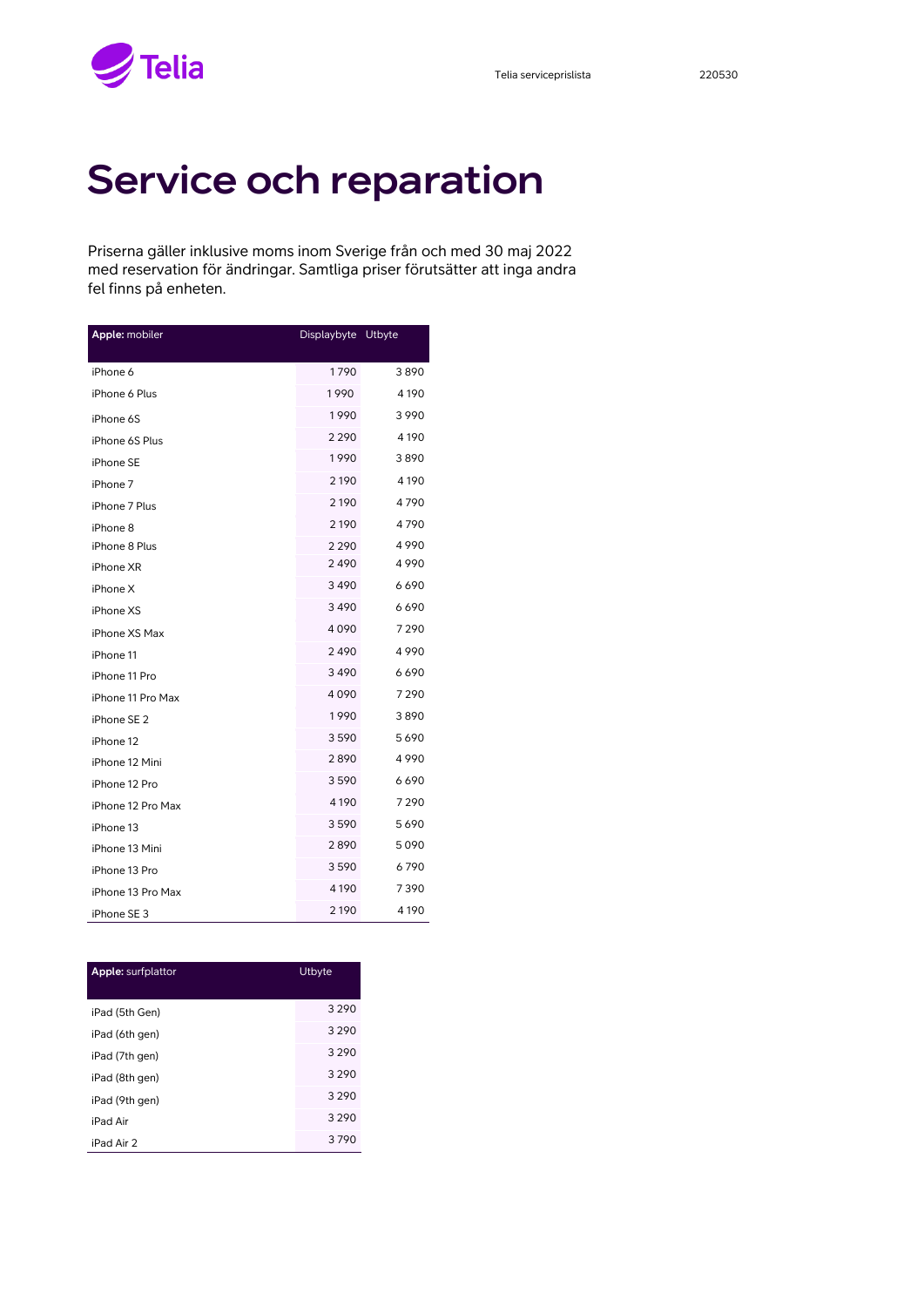

| iPad Air 3              | 4690  |
|-------------------------|-------|
| iPad Air 4              | 5090  |
| iPad Air 5              | 6190  |
| iPad Mini               | 2990  |
| iPad Mini 2             | 2990  |
| iPad Mini 3             | 3790  |
| iPad Mini 4             | 3790  |
| iPad Mini 5             | 3790  |
| iPad Mini 6             | 5090  |
| iPad Pro 10.5           | 5890  |
| iPad Pro 11             | 6390  |
| iPad Pro 11 (2nd gen)   | 6090  |
| iPad Pro 11 (3rd Gen)   | 6590  |
| iPad Pro 12.9           | 7590  |
| iPad Pro 12,9 (3rd Gen) | 8190  |
| iPad Pro 12,9 (4th gen) | 7690  |
| iPad Pro 9.7            | 46690 |

| Apple: övrigt                                                               | <b>Pris</b> |
|-----------------------------------------------------------------------------|-------------|
|                                                                             |             |
| AirPods, Left                                                               | 890         |
| AirPods, Right                                                              | 890         |
| SVC, AIRPODS CASE, RETAIL/CARRY IN, ROW                                     | 890         |
| AirPod (2nd gen), Left, INT                                                 | 890         |
| AirPod (2nd gen), Right, INT                                                | 890         |
| AirPod Wireless Charging Case, ROW (2nd gen)                                | 890         |
| Airpods Pro left                                                            | 1190        |
| Airpods Pro right                                                           | 1190        |
| Wireless charging case                                                      | 1190        |
| Sky Blue, AirPods Max, Set                                                  | 7190        |
| Space Gray, AirPods Max, Set                                                | 7190        |
| Silver, AirPods Max, Set                                                    | 7190        |
| Pink, AirPods Max, Set                                                      | 7190        |
| Green, AirPods Max, Set                                                     | 7190        |
| iPhone 12 & 13 mini Rear                                                    | 3590        |
| iPhone 12 & 13 Rear                                                         | 3990        |
| iPhone 12 & 13 Pro Rear                                                     | 5090        |
| iPhone 12 & 13 Pro Max Rear                                                 | 5590        |
| AirTag 1pk                                                                  | 390         |
| iPhone SE / SE2 / SE3 / 6 / 6 Plus / 6S / 6S Plus / 7 / 7 Plus / 8 / 8 Plus | 590         |
| Batteribyte iPhone X - / 11 - / 12-/ 13 - modeller                          | 790         |
| Kamerabyte iPhone SE / 6 / 6 Plus / 6S / 6S Plus / 7 / 7 Plus / 8 / 8 Plus  | 990         |
| Kamerabyte iPhone X - / 11 - / 12- / 13 - modeller                          | 1090        |
| FacelD & TrueDepth Camera, alla iPhone XS, XR, 11 & 12                      | 2 1 9 0     |
| FacelD & TrueDepth Camera, iPhone 13 Mini                                   | 2690        |
| FaceID & TrueDepth Camera, iPhone 13 & 13 Pro                               | 2990        |
| FacelD & TrueDepth Camera, iPhone 13 Pro Max                                | 3 2 9 0     |
| Sim-luckor                                                                  | 290         |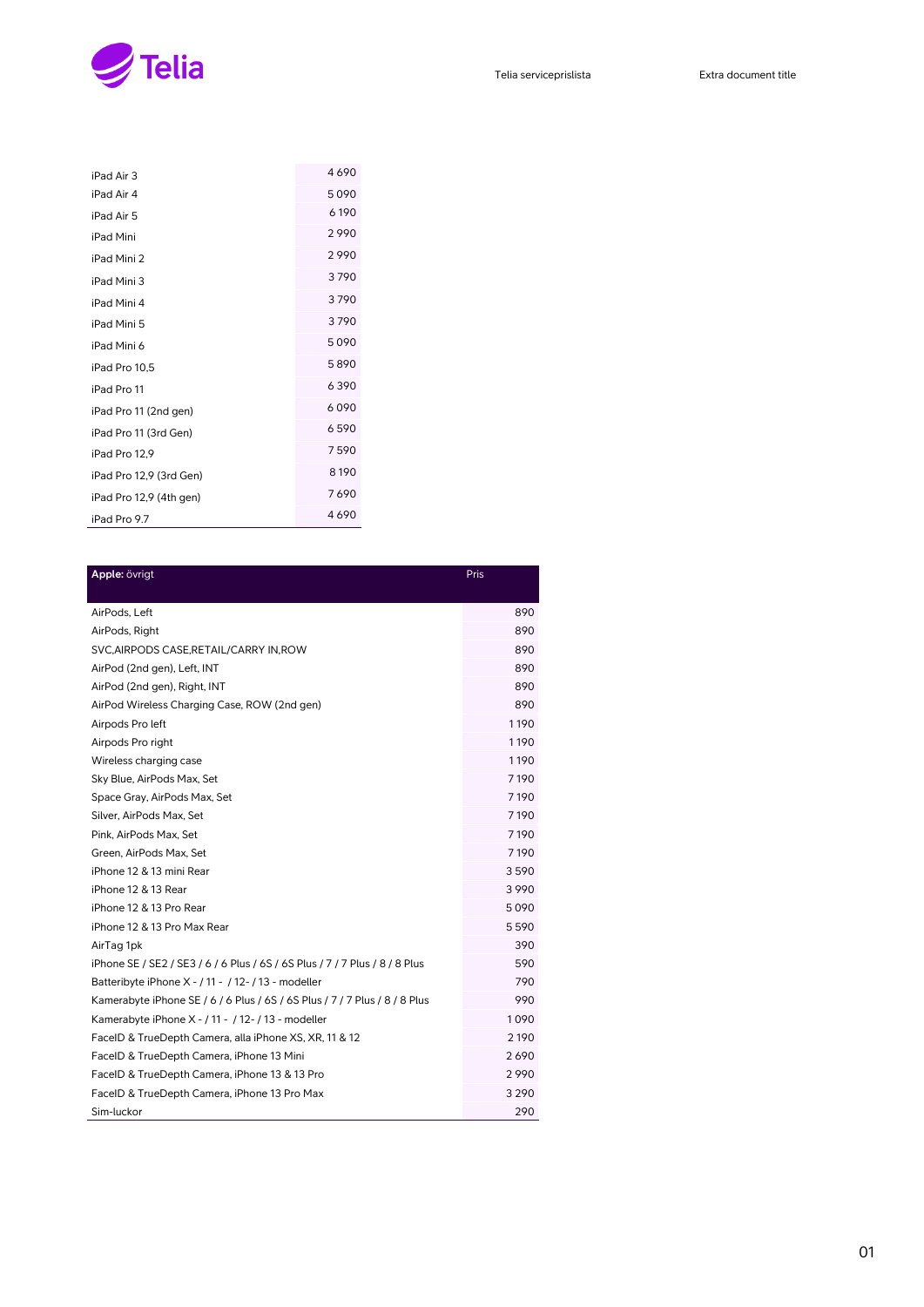

| Samsung: mobiler | Displaybyte |
|------------------|-------------|
|                  |             |
| A02              | 1090        |
| A10              | 1090        |
| A12              | 1090        |
| A13              | 1090        |
| A20              | 1190        |
| A20              | 1190        |
| A21              | 1190        |
| A22              | 1290        |
| A3               | 1390        |
| A3               | 1390        |
| A3               | 1390        |
| A32              | 1290        |
| A33              | 1690        |
| A30s             | 1290        |
| A40              | 1390        |
| A41              | 1490        |
| A42              | 1490        |
| A <sub>5</sub>   | 1390        |
| A <sub>5</sub>   | 1390        |
| A50              | 1490        |
| A <sub>5</sub>   | 1590        |
| A51              | 1590        |
| A52              | 1790        |
| A53              | 1990        |
| A6               | 1390        |
| A6+              | 1590        |
| A7               | 1590        |
| A70              | 1690        |
| A71              | 1790        |
| A72              | 1790        |
| A80              | 1790        |
| A8               | 1590        |
| А9               | 1790        |
| Note 4           | 1790        |
| Note 4 Edge      | 2390        |
| Note 8           | 3490        |
| Note 9           | 3490        |
| Note 10 Lite     | 2590        |
| Note 10          | 3390        |
| Note 10 +        | 3690        |
| Note 20          | 2890        |
| Note 20 Ultra    | 4090        |
| M20              | 1390        |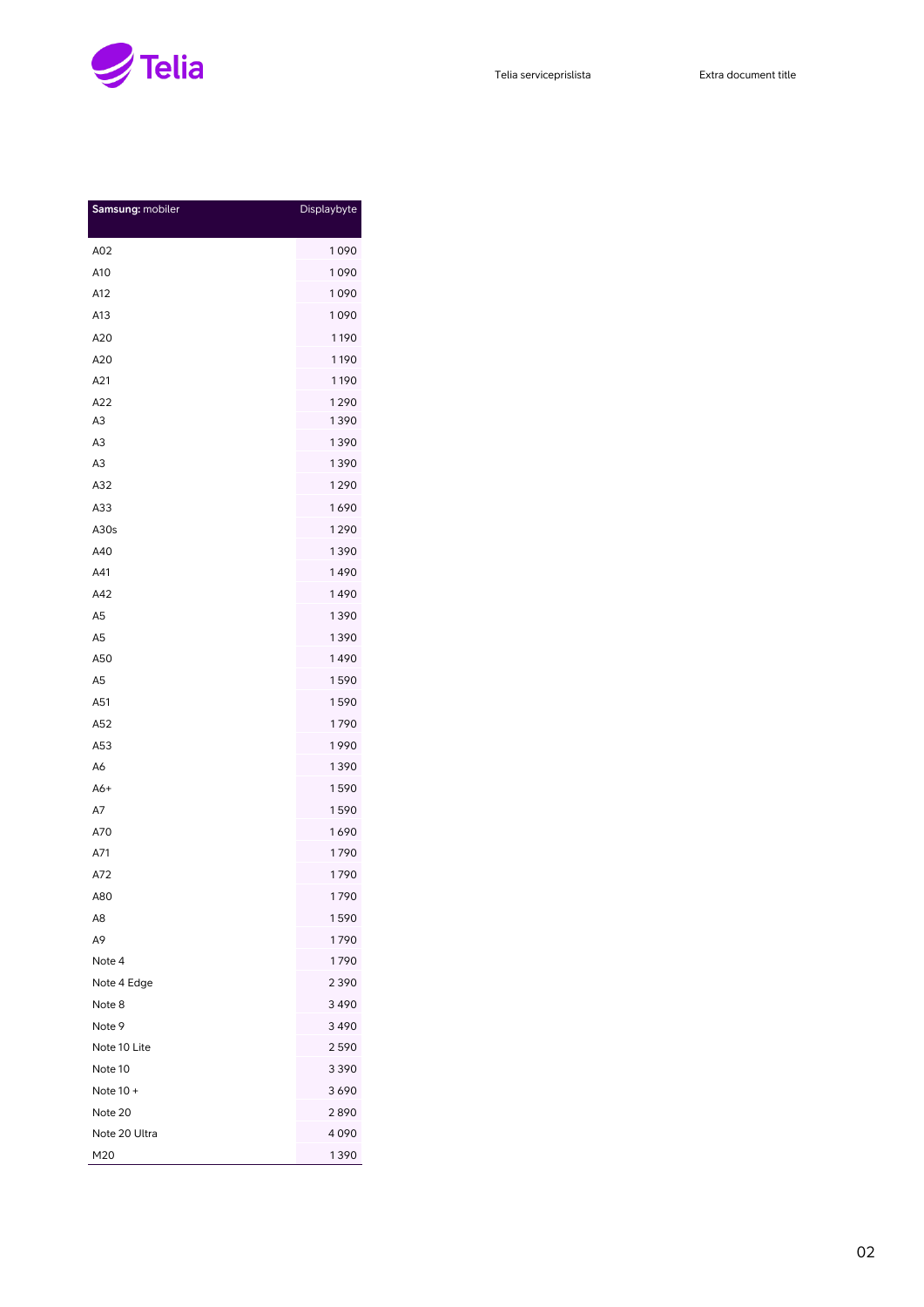

| M31                    | 1390 |
|------------------------|------|
| S6 Flat                | 1990 |
| S6 Edge                | 2390 |
| S6 Edge+               | 2390 |
| Galaxy S7 Flat         | 2390 |
| Galaxy S7 Edge         | 2690 |
| Galaxy S8              | 2890 |
| Galaxy S8+             | 2890 |
| Galaxy S9              | 3290 |
| Galaxy S9+             | 3390 |
| Galaxy S10 lite        | 2590 |
| Galaxy S10e            | 2690 |
| Galaxy S10             | 3390 |
| Galaxy S10+            | 3490 |
| Galaxy S20FE 4G        | 1790 |
| Galaxy S20FE 5G        | 1790 |
| Galaxy S20 4G          | 3390 |
| Galaxy S20 5G          | 3390 |
| Galaxy S20 plus 5G     | 3490 |
| Galaxy S20 Ultra       | 3890 |
| Galaxy S21 FE          | 2090 |
| Galaxy S21             | 2790 |
| Galaxy S21 +           | 2890 |
| Galaxy S21 Ultra       | 4090 |
| Galaxy S22             | 2790 |
| Galaxy S22 +           | 2890 |
| Galaxy S22 Ultra       | 3790 |
| Flip                   | 7290 |
| Flip2                  | 7290 |
| Flip 3                 | 5690 |
| Fold 2                 | 8790 |
| Fold Stora Displayen   | 8790 |
| Fold Lilla Displayen   | 2790 |
| Fold 2 Stora Displayen | 8790 |
| Fold 2 Lilla Displayen | 2790 |
| Fold 3 Stora Displayen | 8790 |
| Fold 3 Lilla Displayen | 2790 |
| JЗ                     | 1090 |
| J5                     | 1090 |
| J <sub>5</sub>         | 1090 |
| Xcover 3               | 1090 |
| Xcover 3               | 1090 |
| Xcover 4               | 1090 |
| Xcover 4S              | 1090 |
| <b>Xcover Pro</b>      | 1490 |
| Xcover 5               | 1490 |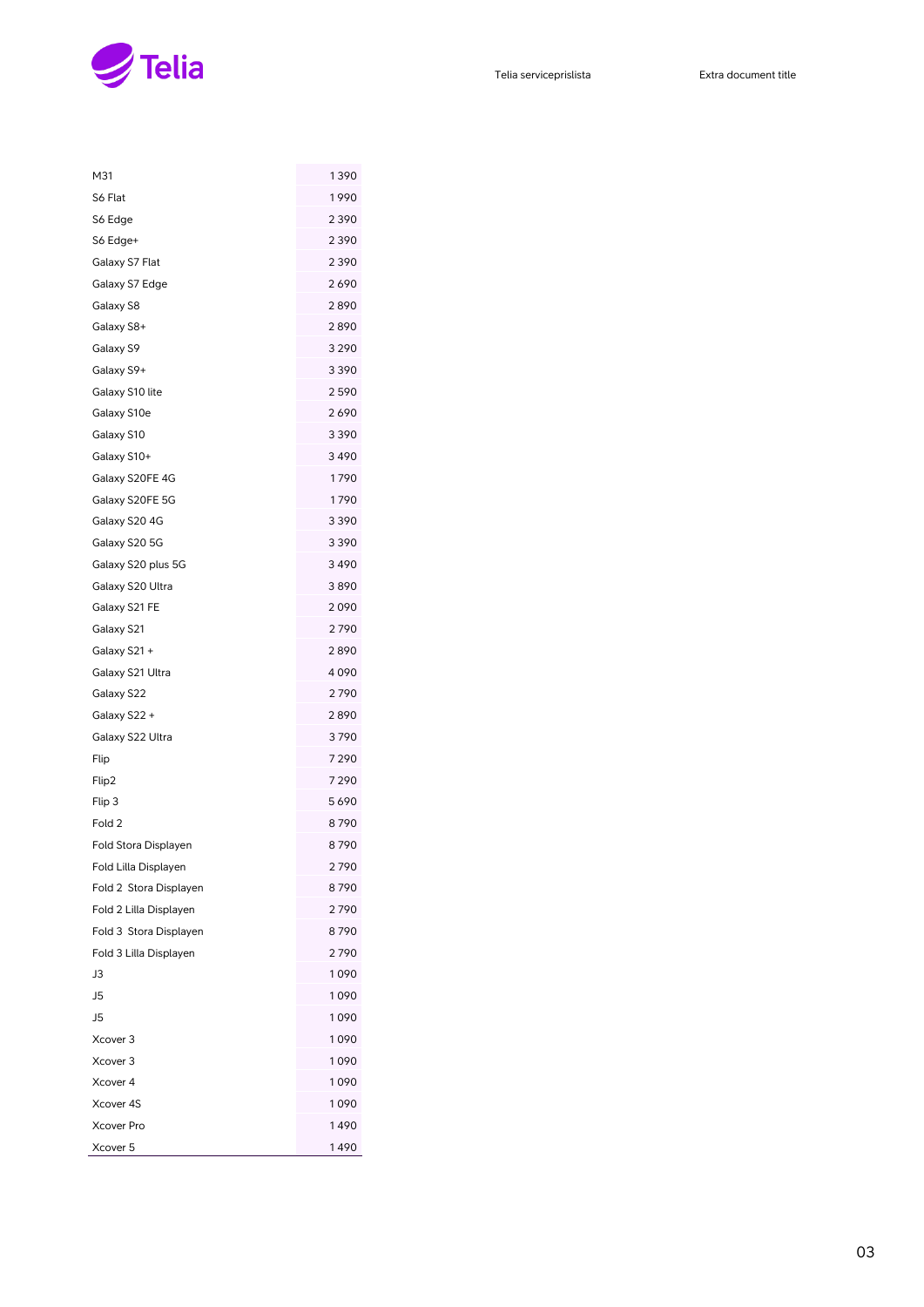

| Huawei: mobiler      | Utbyte  |
|----------------------|---------|
| Mate 10 Lite         | 2090    |
| Mate 10 Pro          | 2990    |
| Mate 20 Pro          | 3790    |
| Mate 20Lite          | 2 2 9 0 |
| Mate 9 Pro           | 1890    |
| Nova 5T              | 2390    |
| P Smart              | 3390    |
| P Smart Z            | 3390    |
| <b>P Smart2019</b>   | 3390    |
| P <sub>10</sub>      | 1590    |
| P10 Lite             | 1790    |
| P <sub>20</sub>      | 2390    |
| P <sub>20</sub> Lite | 2090    |
| P <sub>20</sub> Pro  | 4090    |
| P30                  | 2890    |
| P30 lite             | 1790    |
| P30 Pro              | 3890    |
| P40 Lite             | 1990    |
| P40 Pro              | 4090    |
| P9                   | 1690    |

| OnePlus: mobiler | <b>Utbyte</b> |
|------------------|---------------|
| 6                | 2590          |
| 7 Pro            | 3690          |
| 7 T              | 3590          |
| 7 T Pro          | 3690          |
| 8                | 3690          |
| 8 Pro            | 4890          |
| 8 T              | 3590          |
| 9                | 3690          |
| 9 Pro            | 5090          |
| N <sub>10</sub>  | 1790          |
| Nord             | 2390          |
| Nord N100        | 1590          |

| Sony: mobiler | Utbyte  |
|---------------|---------|
| Xperia 1 III  | 4390    |
| Xperia 10 III | 2 2 9 0 |
| Xperia 5 III  | 3 2 9 0 |